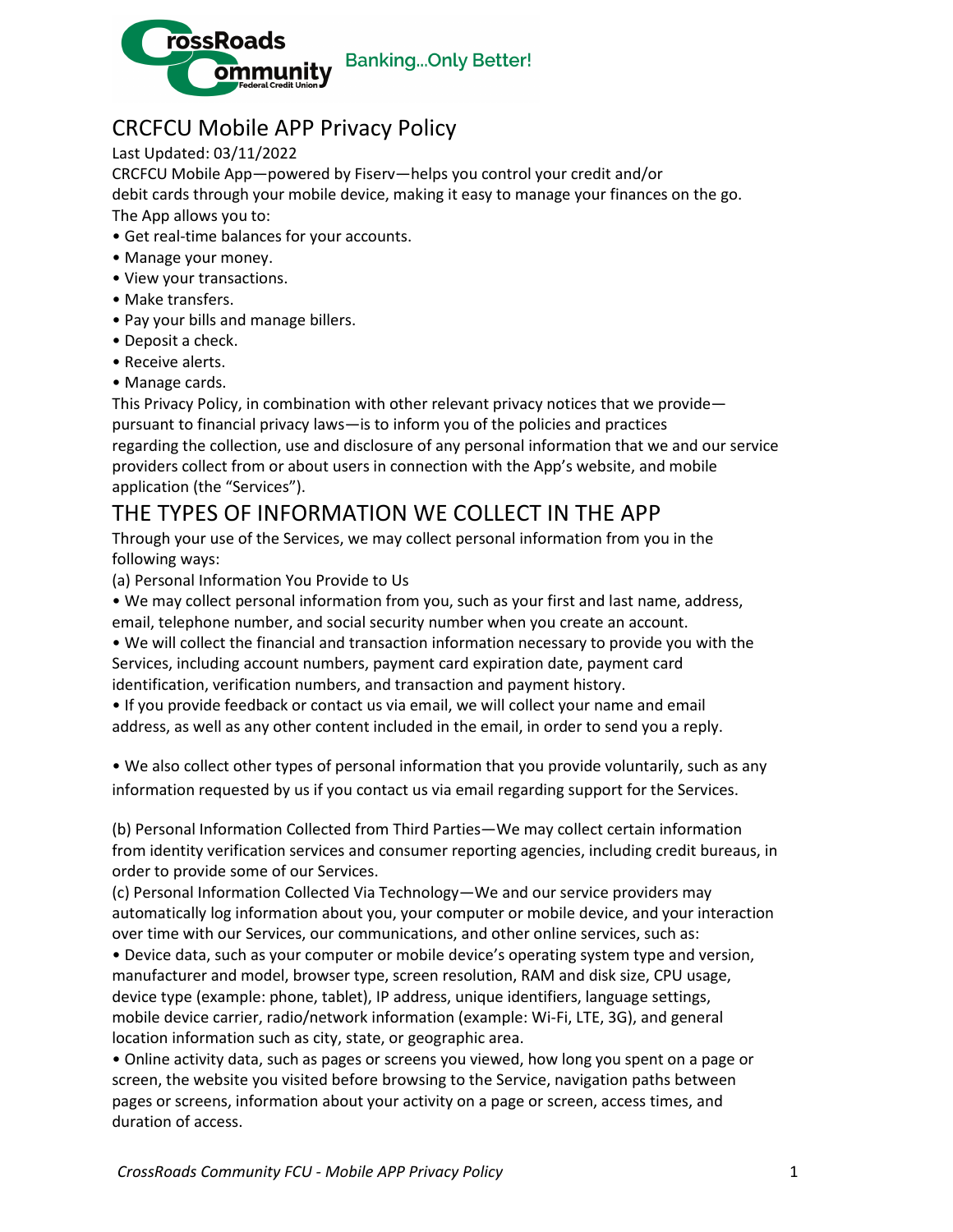• Cookies, which are text files that websites store on a visitor's device to uniquely identify the visitor's browser or to store information or settings in the browser for the purpose of helping you navigate between pages efficiently, remembering your preferences, enabling functionality, and helping us understand user activity and patterns.

• Local storage technologies, like HTML5 and Flash, that provide cookie-equivalent functionality but can store larger amounts of data, including on your device outside of your browser in connection with specific applications.

• Web beacons, also known as pixel tags or clear GIFs, which are used to demonstrate that a webpage or email was accessed or opened, or that certain content was viewed or clicked.

• Location Information. If you have enabled location services on your phone and agree to the collection of your location when prompted by the Services, we will collect your location information when you use the Services even when the app is closed or not in use; for example, to provide our fraud detection services. If you do not want us to collect this information, you may decline the collection of your location when prompted or adjust the location services settings on your device.

# HOW WE USE YOUR INFORMATION COLLECTED IN

#### THE APP

(a) General Use—In general, we use your personal information collected through your use of the Services to respond to your requests as submitted through the Services, to provide you the Services you request, and to help serve you better. We use your personal information, in connection with the App, in the following ways:

- Facilitate the creation of, and secure and maintain your account;
- Identify you as a legitimate user in our system;
- Provide improved administration of the Services;
- Provide the Services you request;
- Improve the quality of experience when you interact with the Services;
- Send you administrative email notifications, such as security or support and maintenance advisories; and
- Send surveys, offers, and other promotional materials related to the Services.
- (b) Compliance and protection—We may use your personal information to:
- Comply with applicable laws, lawful requests and legal process, such as to respond to subpoenas or requests from government authorities;

• Protect our, your or others' rights, privacy, safety or property (including by making and defending legal claims);

• Audit our internal processes for compliance with legal and contractual requirements and internal policies;

• Enforce the terms and conditions that govern the Service; and

• Prevent, identify, investigate and deter fraudulent, harmful, unauthorized, unethical, or illegal activity, including cyberattacks and identity theft.

(c) Creation of Non-Identifiable Data—The App may create de-identified information records from personal information by excluding certain information (such as your name) that makes the information personally identifiable to you. We may use this information in a form that does not personally identify you to analyze request patterns and usage patterns to enhance our products and services. We reserve the right to use and disclose non-identifiable information to third parties in our discretion.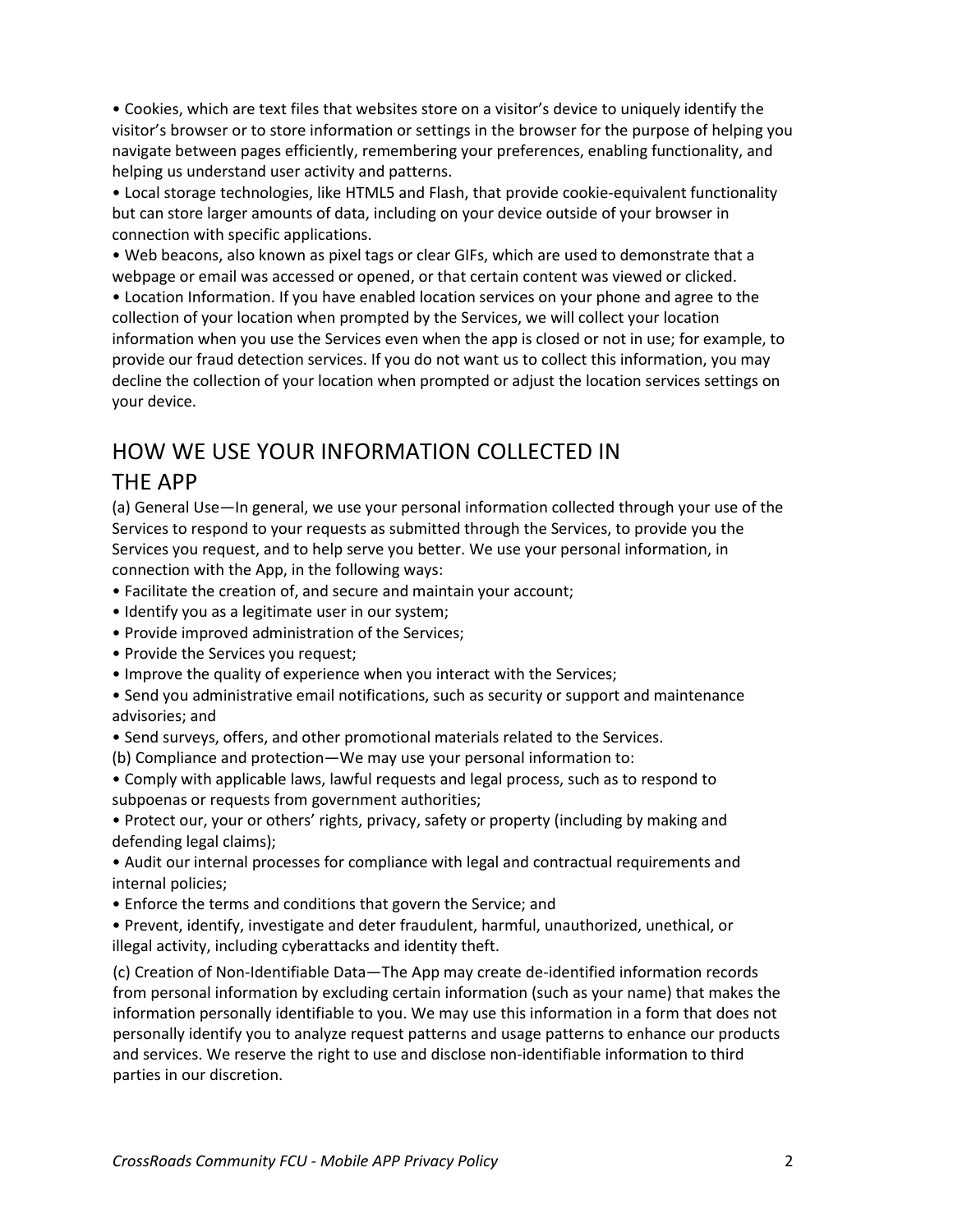### DISCLOSURE OF YOUR PERSONAL INFORMATION

We disclose your personal information collected through your use of the Services as described below.

(a) In Accordance with Our Other Privacy Notices—Other than as described in this Privacy Policy in connection with the App, this Privacy Policy does not apply to the processing of your information by us or third parties with whom we share information.

(b) Third Party Service Providers—We may share your personal information with third party or affiliated service providers that perform services for or on behalf of us in providing the App, for the purposes described in this Privacy Policy, including: to provide you with the Services; to conduct quality assurance testing; to facilitate the creation of accounts; to optimize the performance of the Services; to provide technical support; and/or to provide other services to the App.

(c) Authorities and Others—Regardless of any choices you make regarding your personal information, The App may disclose your personal information to law enforcement, government authorities, and private parties, for the compliance and protection services described above.

#### LINKS TO OTHER SITES

The App may contain links to third party websites. When you click on a link to any other website or location, you will leave the App and go to another site, and another entity may collect personal and/or anonymous information from you. The App's provision of a link to any other website or location is for your convenience and does not signify our endorsement of such other website or location or its contents. We have no control over, do not review, and cannot be responsible for, these outside websites or their content. Please be aware that the terms of this Privacy Policy do not apply to these outside websites. We encourage you to read the privacy policy of every website you visit.

## YOUR CHOICES REGARDING YOUR INFORMATION

You have several choices regarding use of information on the Services.

(a) How We Respond to Do Not Track Signals—Some web browsers transmit "do not track" signals to the websites and other online services with which your web browser communicates. There is currently no standard that governs what, if anything, websites should do when they receive these signals. We currently do not take action in response to these signals. If and when a standard is established, we may revise its policy on responding to these signals.

(b) Access, Update, or Correct Your Information—You can access, update, or correct your information by changing preferences in your account. For additional requests, please contact us.

(c) Opting Out of Email or SMS Communications—If you have signed-up to receive our email marketing communications, you can unsubscribe any time by clicking the "unsubscribe" link included at the bottom of the email or other electronic communication. Alternatively, you can opt out of receiving marketing communications by contacting us at the contact information under "Contact Us" below. If you provide your phone number through the Services, we may send you notifications by SMS, such as provide a fraud alert. You may opt out of SMS communications by unlinking your mobile phone number through the Services.

(d) Opting Out of Location Tracking—If you initially consented to the collection of geo-location information through the Services, you can subsequently stop the collection of this information at any time by changing the preferences on your mobile device. Please note, if you withdraw consent to our collection of location information, you may no longer be able to use some features of the App.